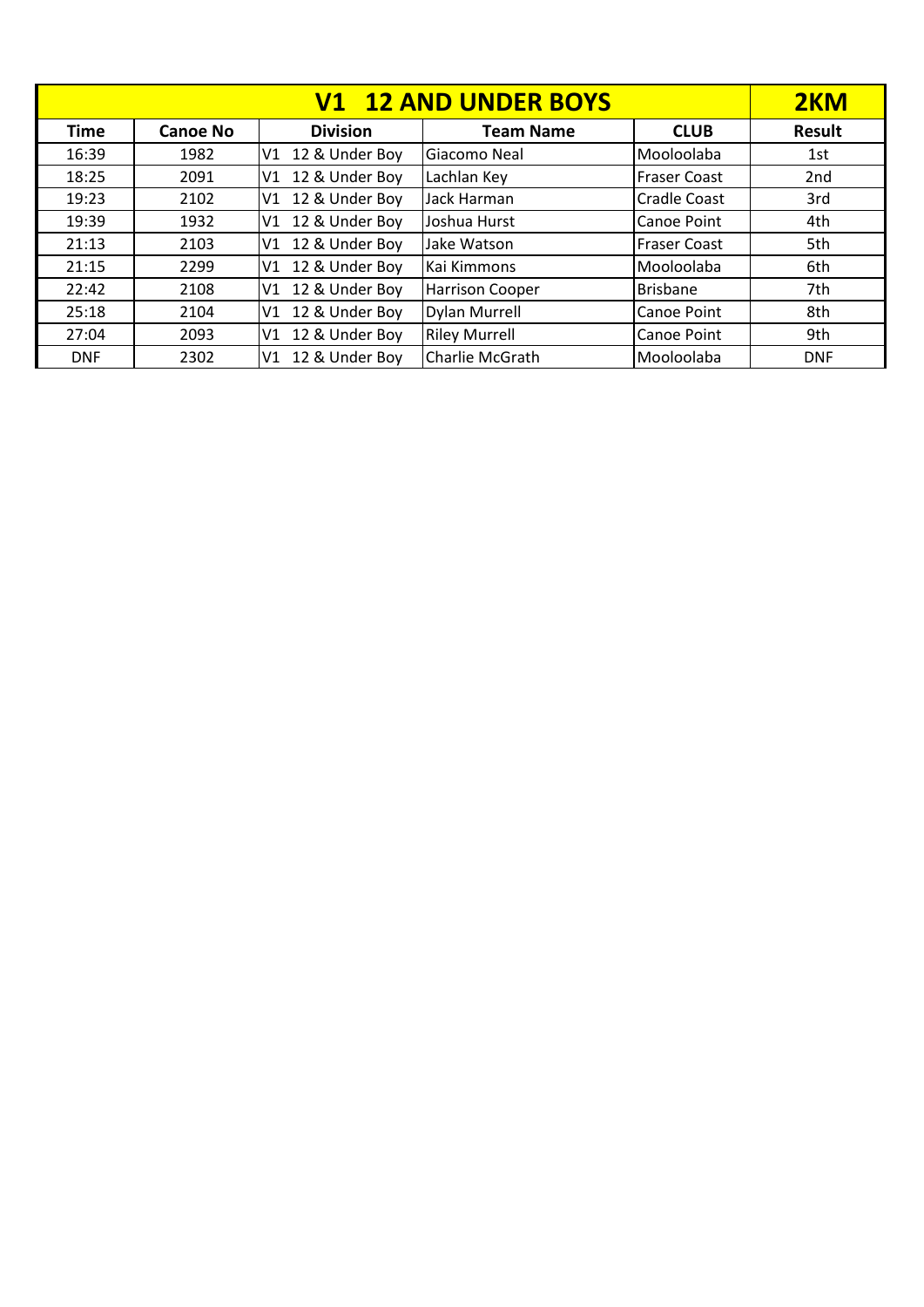| <b>V1 12 AND UNDER GIRLS</b> |                                                                       |                       |                     |                     |                 |  |
|------------------------------|-----------------------------------------------------------------------|-----------------------|---------------------|---------------------|-----------------|--|
| Time                         | <b>Division</b><br><b>Team Name</b><br><b>CLUB</b><br><b>Canoe No</b> |                       |                     |                     |                 |  |
| 19:48                        | 2086                                                                  | V1 12 & Under Girl    | Stella Beckley      | <b>Cradle Coast</b> | 1st             |  |
| 19:58                        | 2087                                                                  | V1 12 & Under Girl    | <b>Hollie White</b> | <b>Cradle Coast</b> | 2 <sub>nd</sub> |  |
| 23:56                        | 1928                                                                  | 12 & Under Girl<br>V1 | Sarah Cooper        | <b>Brisbane</b>     | 3rd             |  |
| 26:54                        | 2111                                                                  | 12 & Under Girl<br>V1 | Kianna Paine        | <b>Cradle Coast</b> | 4th             |  |
| <b>DNS</b>                   | 1983                                                                  | 12 & Under Girl<br>V1 | Ivana Hunter-Misky  | Mooloolaba          | <b>DNS</b>      |  |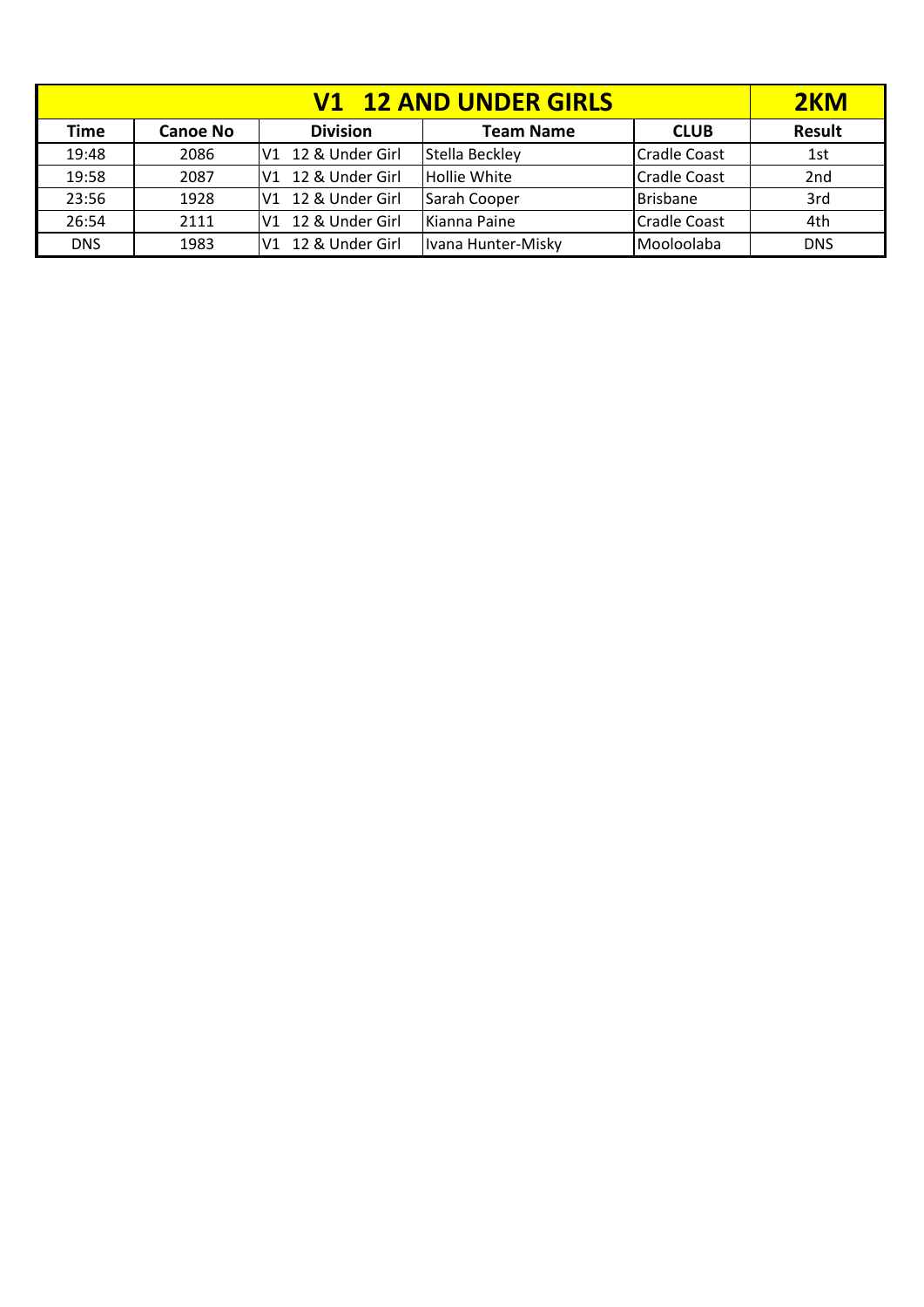|             | 2KM             |                         |                        |                     |                 |
|-------------|-----------------|-------------------------|------------------------|---------------------|-----------------|
| <b>Time</b> | <b>Canoe No</b> | <b>Division</b>         | <b>Team Name</b>       | <b>CLUB</b>         | <b>Result</b>   |
| 16:39       | 1982            | 12 & Under Boy<br>V1    | Giacomo Neal           | Mooloolaba          | 1st             |
| 18:25       | 2091            | 12 & Under Boy<br>V1    | Lachlan Key            | Fraser Coast        | 2 <sub>nd</sub> |
| 19:23       | 2102            | 12 & Under Boy<br>V1    | Jack Harman            | <b>Cradle Coast</b> | 3rd             |
| 19:39       | 1932            | 12 & Under Boy<br>۷1    | Joshua Hurst           | Canoe Point         | 4th             |
| 19:48       | 2086            | 12 & Under Girl<br>V1   | Stella Beckley         | <b>Cradle Coast</b> | 1st             |
| 19:58       | 2087            | 12 & Under Girl<br>V1 I | Hollie White           | <b>Cradle Coast</b> | 2 <sub>nd</sub> |
| 21:13       | 2103            | 12 & Under Boy<br>V1    | Jake Watson            | <b>Fraser Coast</b> | 5th             |
| 21:15       | 2299            | 12 & Under Boy<br>V1    | Kai Kimmons            | Mooloolaba          | 6th             |
| 22:42       | 2108            | 12 & Under Boy<br>V1    | <b>Harrison Cooper</b> | <b>Brisbane</b>     | 7th             |
| 23:56       | 1928            | 12 & Under Girl<br>V1   | Sarah Cooper           | <b>Brisbane</b>     | 3rd             |
| 25:18       | 2104            | 12 & Under Boy<br>V1    | Dylan Murrell          | Canoe Point         | 8th             |
| 26:54       | 2111            | 12 & Under Girl<br>V1   | Kianna Paine           | <b>Cradle Coast</b> | 4th             |
| 27:04       | 2093            | 12 & Under Boy<br>V1    | <b>Riley Murrell</b>   | <b>Canoe Point</b>  | 9th             |
| <b>DNF</b>  | 2302            | 12 & Under Boy<br>V1    | Charlie McGrath        | Mooloolaba          | <b>DNF</b>      |
| <b>DNS</b>  | 1983            | 12 & Under Girl<br>V1   | Ivana Hunter-Misky     | Mooloolaba          | <b>DNS</b>      |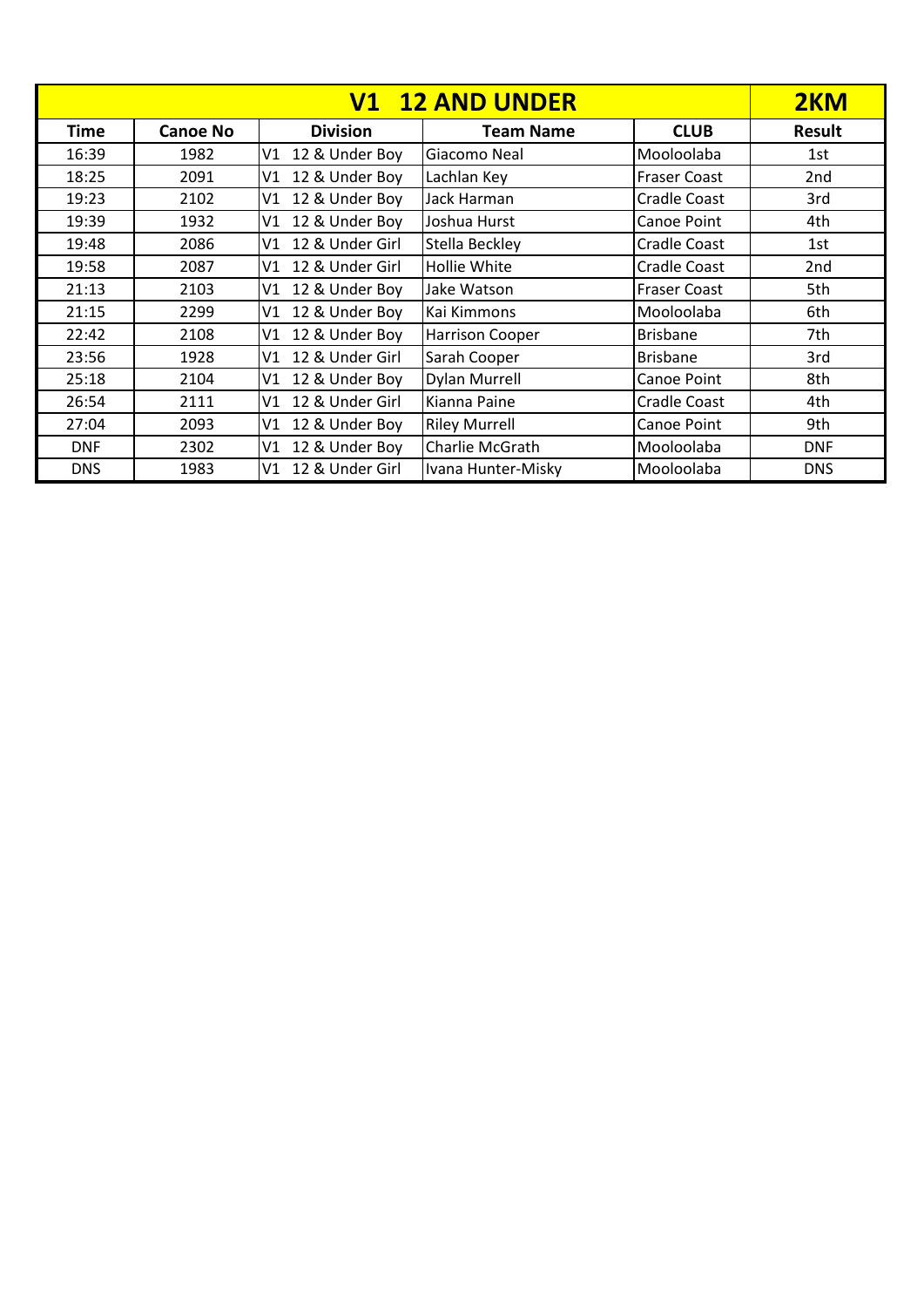| <b>V1 14 AND UNDER BOYS</b> |                 |                      |                         |                     |                  |
|-----------------------------|-----------------|----------------------|-------------------------|---------------------|------------------|
| <b>Time</b>                 | <b>Canoe No</b> | <b>Division</b>      | <b>Team Name</b>        | <b>CLUB</b>         | <b>Result</b>    |
| 26:58                       | 2288            | V1 14 & Under Boy    | Ky Webb                 | Mooloolaba          | 1st              |
| 27:33                       | 1980            | 14 & Under Boy<br>V1 | Kane Rainsford          | Malanuka            | 2 <sub>nd</sub>  |
| 27:43                       | 2102            | V1 14 & Under Boy    | Dominie Zhu             | <b>Fraser Coast</b> | 3rd              |
| 28:24                       | 2226            | 14 & Under Boy<br>V1 | Kyle Shepherd           | Mooloolaba          | 4th              |
| 30:07                       | 2301            | 14 & Under Boy<br>V1 | Cameron Bartlett        | <b>Cradle Coast</b> | 5th              |
| 31:13                       | 1983            | 14 & Under Boy<br>V1 | Tom Rainsford           | Malanuka            | 6th              |
| 31:51                       | 2299            | 14 & Under Boy<br>V1 | <b>Oliver Massey</b>    | Mooloolaba          | 7th              |
| 32:34                       | 1982            | 14 & Under Boy<br>V1 | <b>Tyler McGrath</b>    | Mooloolaba          | 8th              |
| 32:48                       | 2302            | 14 & Under Boy<br>V1 | Eli Reeder              | Mooloolaba          | 9th              |
| 32:56                       | 2103            | V1 14 & Under Boy    | Alexander Kutschkin     | <b>Brisbane</b>     | 10th             |
| 33:24                       | 2093            | 14 & Under Boy<br>V1 | Miharo Puata-Sutherland | Canoe Point         | 11th             |
| 36:11.16                    | 1981            | V1 14 & Under Boy    | Kyle Hutchinson         | Cradle Coast        | 12 <sub>th</sub> |
| 36:11.44                    | 1375            | V1 14 & Under Boy    | Lawrence Beckley        | Cradle Coast        | 13th             |
| 37:32                       | 2087            | V1 14 & Under Boy    | Mitchell Murrell        | Canoe Point         | 14th             |
| 38:49                       | 1985            | 14 & Under Boy<br>V1 | <b>Brandon Willmott</b> | Mooloolaba          | 15th             |
| 39:07                       | 2086            | 14 & Under Boy<br>V1 | Hayden White            | Cradle Coast        | 16th             |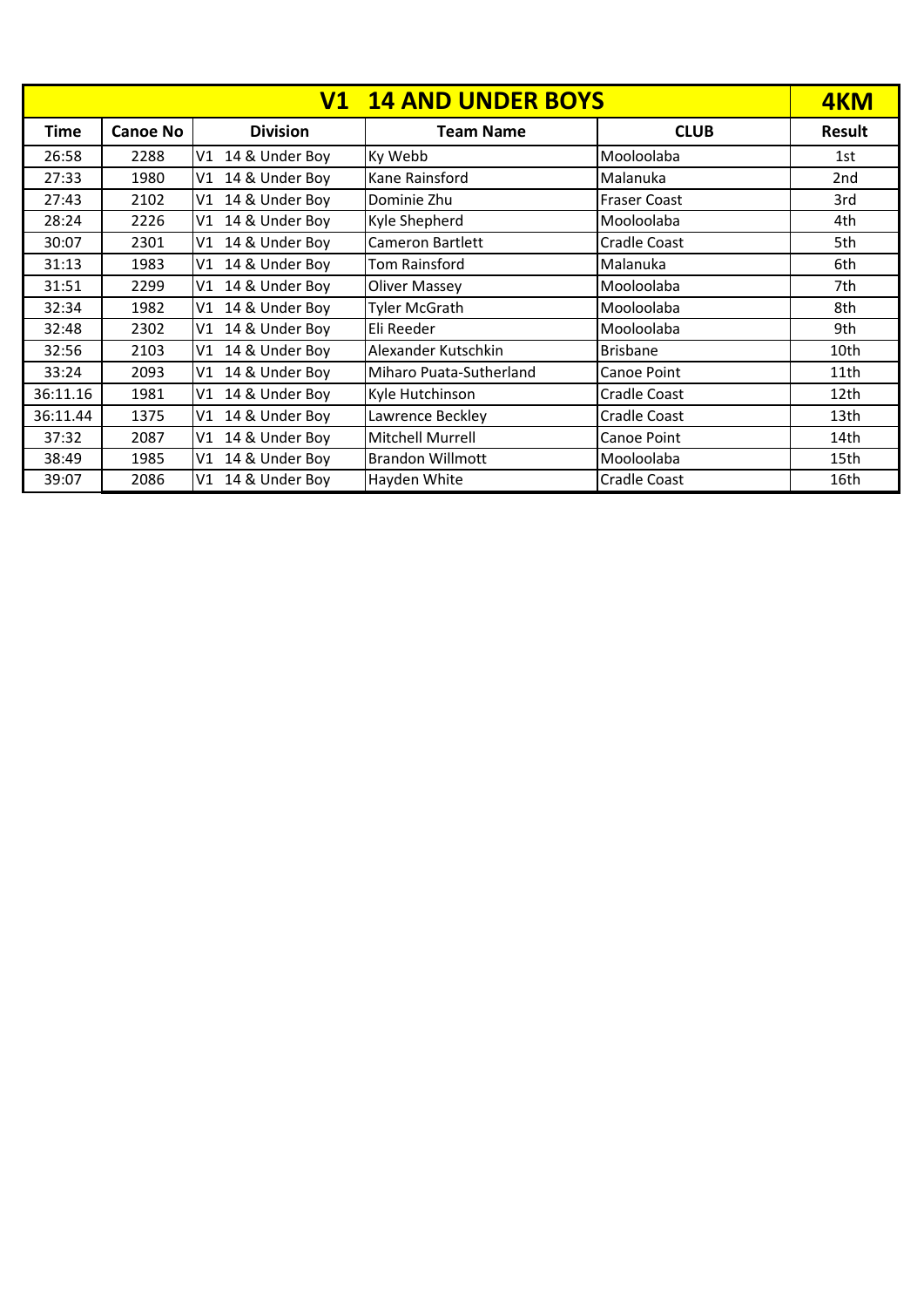| <b>V1 14 AND UNDER GIRLS</b> |                 |                                   |                             |                      |               |  |
|------------------------------|-----------------|-----------------------------------|-----------------------------|----------------------|---------------|--|
| <b>Time</b>                  | <b>Canoe No</b> | <b>Division</b>                   | <b>Team Name</b>            | <b>CLUB</b>          | <b>Result</b> |  |
| 33:21                        | 2089            | 14 & Under Girl<br>V1             | <b>Ainsley Roberts</b>      | Mooloolaba           | 1st           |  |
| 33:36                        | 2104            | 14 & Under Girl<br>V <sub>1</sub> | Lily Mitchell               | Canoe Point          | 2nd           |  |
| 33:59                        | 1932            | 14 & Under Girl<br>V1             | Erin Hurst                  | Canoe Point          | 3rd           |  |
| 35:03                        | 2217            | 14 & Under Girl<br>V1             | <b>Katie Emmert</b>         | Rockhampton          | 4th           |  |
| 37:01                        | 2108            | 14 & Under Girl<br>V1             | Deaana Kingi                | Canoe Point          | 5th           |  |
| 38:52                        | 1980            | V1 14 & Under Girl                | <b>Brooke Draper</b>        | Outrigger Whitsunday | 6th           |  |
| 39:17                        | 2111            | V1 14 & Under Girl                | Ella Revell                 | <b>Cradle Coast</b>  | 7th           |  |
| 39:38                        | 1983            | 14 & Under Girl<br>V <sub>1</sub> | <b>Emily Wallis</b>         | <b>Fraser Coast</b>  | 8th           |  |
| 39:53                        | 2093            | 14 & Under Girl<br>V1             | Te Kimioranga Tengaru-Philp | Canoe Point          | 9th           |  |
| 40:14                        | 2091            | 14 & Under Girl<br>V1             | <b>Emily Barsby</b>         | Rockhampton          | 10th          |  |
| 40:51                        | 1928            | 14 & Under Girl<br>V1             | Alexandria Skrandies        | <b>Brisbane</b>      | 11th          |  |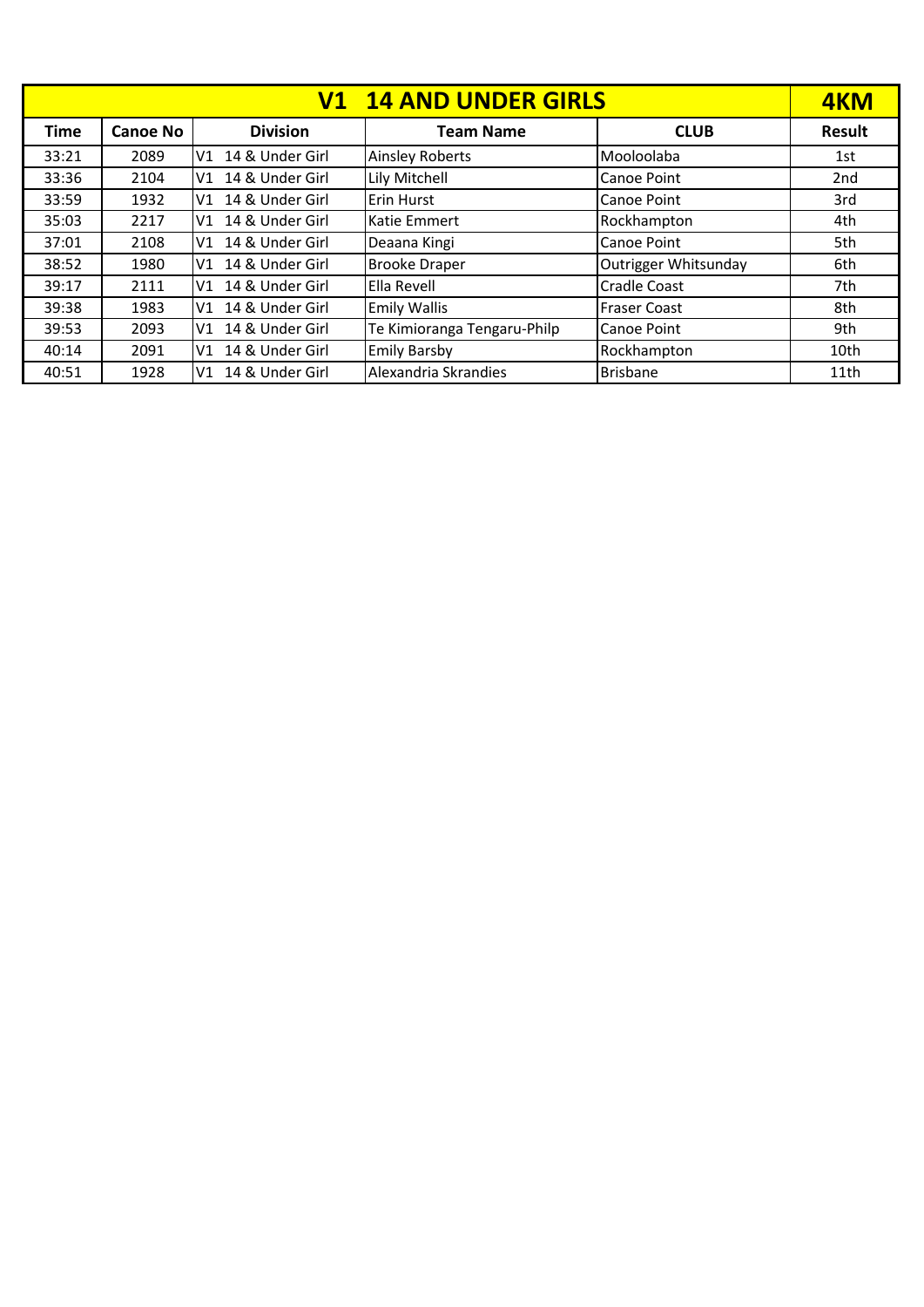| <b>V1 16 AND UNDER BOYS</b> |                 |                   |                        |                     |                 |
|-----------------------------|-----------------|-------------------|------------------------|---------------------|-----------------|
| <b>Time</b>                 | <b>Canoe No</b> | <b>Division</b>   | <b>Team Name</b>       | <b>CLUB</b>         | <b>Result</b>   |
| 34:24                       | 2302            | V1 16 & Under Boy | Harry McGrath          | Mooloolaba          | 1st             |
| 35:36                       | 2104            | V1 16 & Under Boy | Thomas Key             | <b>Fraser Coast</b> | 2 <sub>nd</sub> |
| 36:28                       | 2301            | V1 16 & Under Boy | Matthew Wickham        | Mooloolaba          | 3rd             |
| 37:51                       | 2093            | V1 16 & Under Boy | LJames Killer          | <b>Fraser Coast</b> | 4th             |
| 37:56                       | 1983            | V1 16 & Under Boy | Lewis Revell           | <b>Cradle Coast</b> | 5th             |
| 39:08                       | 2111            | V1 16 & Under Boy | <b>William Mulcahy</b> | <b>Cradle Coast</b> | 6th             |
| 39:49                       | 1982            | V1 16 & Under Boy | Kyle Shepherd          | Mooloolaba          | 7th             |
| 41:40:14                    | 1932            | V1 16 & Under Boy | Mitchell Hurst         | <b>Canoe Point</b>  | 8th             |
| <b>DNS</b>                  |                 | V1 16 & Under Boy | Ky Webb                | Mooloolaba          | <b>DNS</b>      |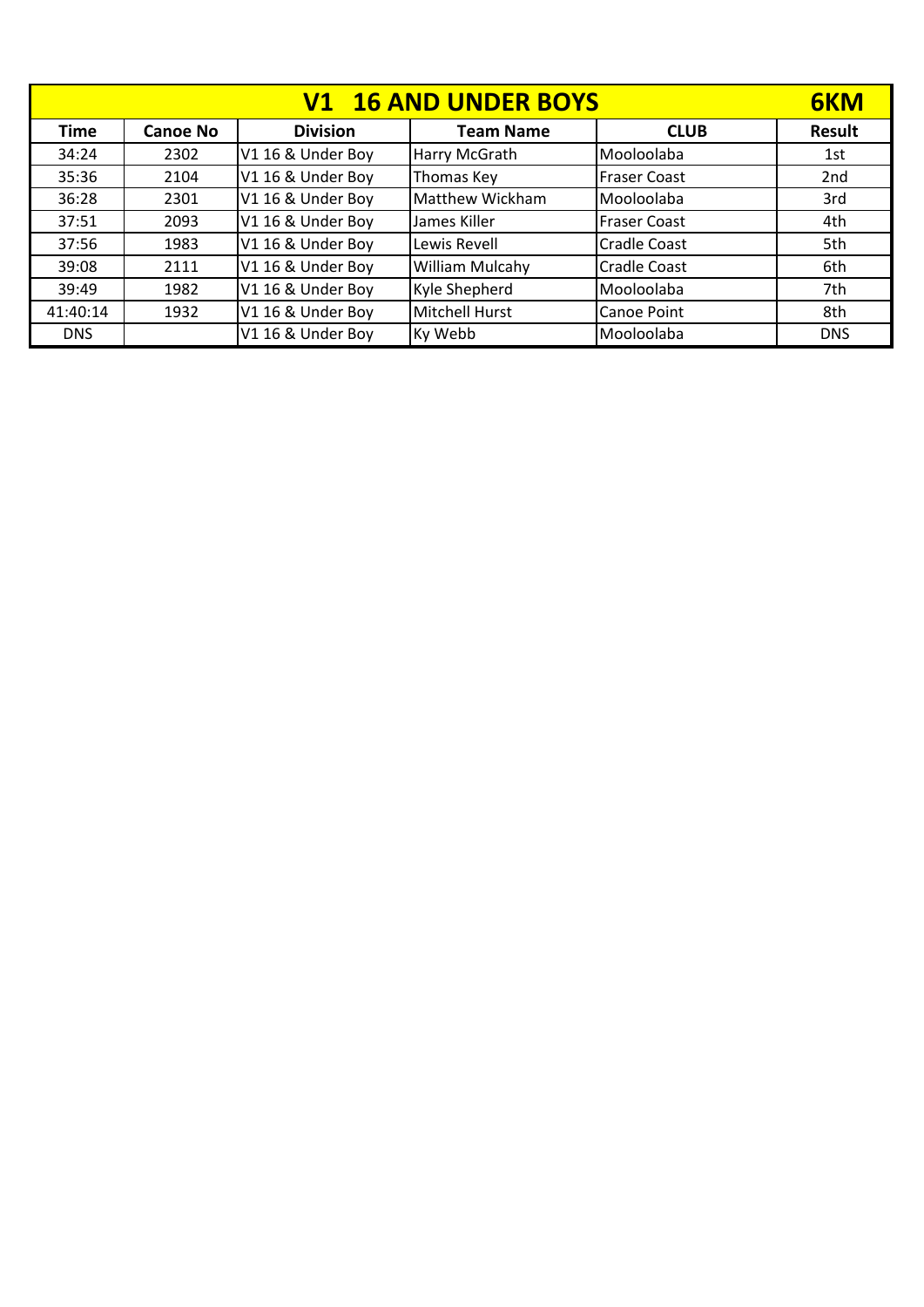| <b>V1 16 AND UNDER GIRLS</b> |          |                    |                    |                        |                 |
|------------------------------|----------|--------------------|--------------------|------------------------|-----------------|
| <b>Time</b>                  | Canoe No | <b>Division</b>    | <b>Team Name</b>   | <b>CLUB</b>            | Result          |
| 38:31                        | 2299     | V1 16 & Under Girl | <b>Storm Pare</b>  | Mooloolaba             | 1st             |
| 39:57                        | 2089     | V1 16 & Under Girl | Tullie Lauritzen   | Mooloolaba             | 2 <sub>nd</sub> |
| 41:11                        | 1981     | V1 16 & Under Girl | <b>Grace Riley</b> | <b>Burrum District</b> | 3rd             |
| 41:40:66                     | 2108     | V1 16 & Under Girl | Mia Hikuwai        | <b>Fraser Coast</b>    | 4th             |
| 43:11                        | 2102     | V1 16 & Under Girl | Jasmine Munday     | <b>Cradle Coast</b>    | 5th             |
| 43:14                        | 2087     | V1 16 & Under Girl | Mereana Patara     | <b>Fraser Coast</b>    | 6th             |
| 45:45                        | 1980     | V1 16 & Under Girl | Shania Paine       | <b>Cradle Coast</b>    | 7th             |
| 51:49                        | 2217     | V1 16 & Under Girl | Melinda Barsby     | Rockhampton            | 8th             |
| 52:32                        | 1375     | V1 16 & Under Girl | Ellie Josephs      | <b>BRD</b>             | 9th             |
| <b>DNF</b>                   | 1928     | V1 16 & Under Girl | Kate Hatchman      | <b>Brisbane</b>        | <b>DNF</b>      |
| <b>DNF</b>                   | 1985     | V1 16 & Under Girl | Courtney Joyce     | Outrigger Whitsunday   | <b>DNF</b>      |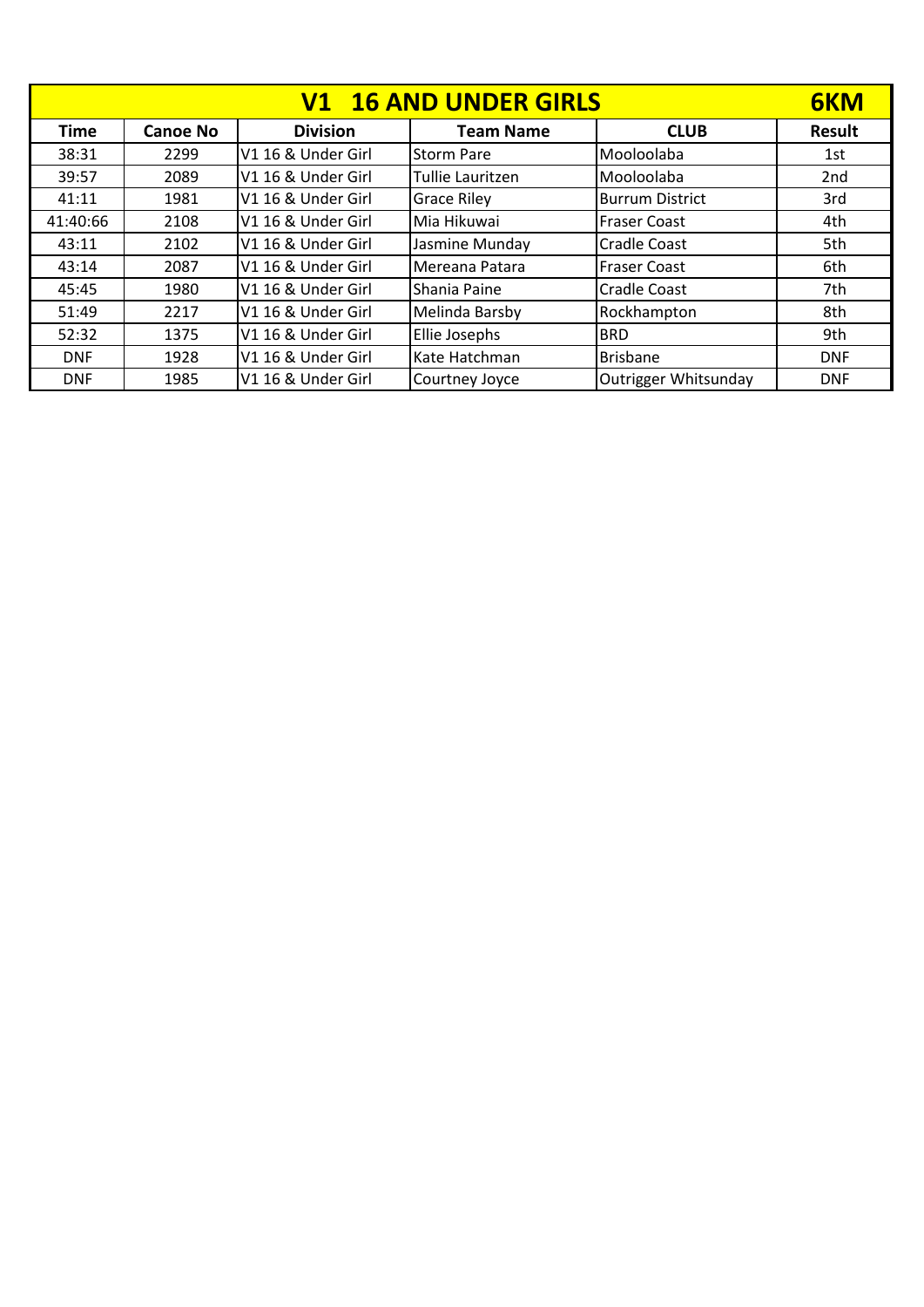|             | <b>12 KM</b>    |                   |                     |                     |                 |
|-------------|-----------------|-------------------|---------------------|---------------------|-----------------|
| <b>Time</b> | <b>Canoe No</b> | <b>Division</b>   | <b>Team Name</b>    | <b>CLUB</b>         | <b>Result</b>   |
| 1:04:05     | 1375            | V1 19 & Under Boy | Andre Tutuka-George | Mooloolaba          | 1st             |
| 1:06:15     | 1983            | V1 19 & Under Boy | Te Otimi Patara     | <b>Fraser Coast</b> | 2 <sub>nd</sub> |
| 1:10:05     | 1985            | V1 19 & Under Boy | Zack Cobbing        | Cradle Coast        | 3rd             |
| 1:12:42     | 2302            | V1 19 & Under Boy | <b>Matt Nottage</b> | Mooloolaba          | 4th             |
| 1:43:01     | 1980            | V1 19 & Under Boy | Brayden Smith       | <b>Cradle Coast</b> | 5th             |
| <b>DNS</b>  | <b>DNS</b>      | V1 19 & Under Boy | Zannon Cohen        | <b>Cradle Coast</b> | <b>DNS</b>      |
| <b>DNS</b>  | <b>DNS</b>      | V1 19 & Under Boy | Matthew Wickham     | Mooloolaba          | <b>DNS</b>      |